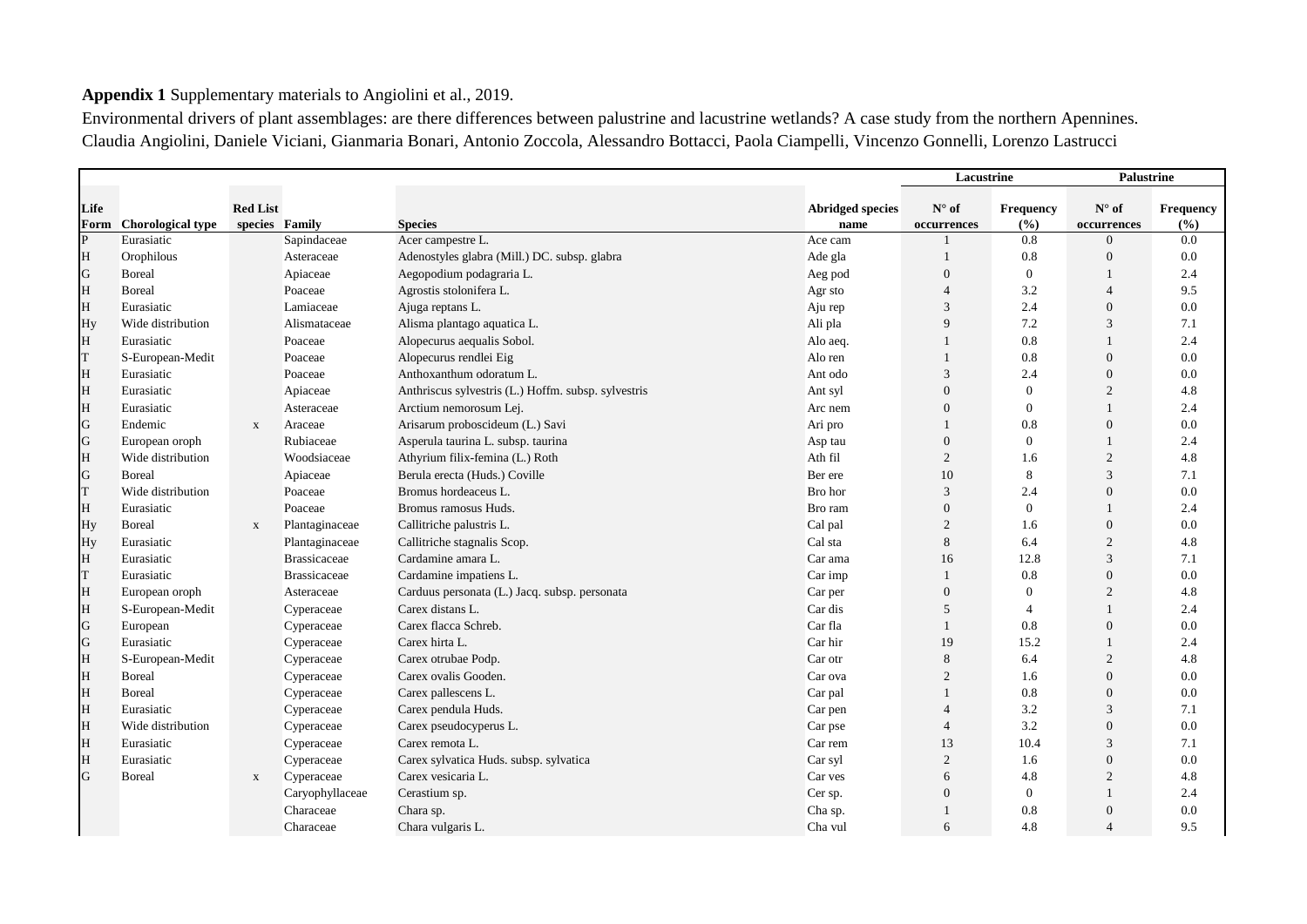| T           | Eurasiatic        |              | Amaranthaceae   | Chenopodium polyspermum L.                                           | Che pol | $\mathbf{1}$     | 0.8            | $\overline{0}$ | 0.0     |
|-------------|-------------------|--------------|-----------------|----------------------------------------------------------------------|---------|------------------|----------------|----------------|---------|
| H           | <b>Boreal</b>     |              | Onagraceae      | Circaea lutetiana L.                                                 | Cir lut | $\sqrt{2}$       | 1.6            | $\Omega$       | 0.0     |
| G           | Eurasiatic        |              | Asteraceae      | Cirsium arvense (L.) Scop.                                           | Cir arv | 3                | 2.4            | 1              | 2.4     |
| H           | Orophilous        |              | Asteraceae      | Cirsium creticum (Lam.) D'Urv. subsp. triumfetti (Lacaita) K. Werner | Cir cre | $\mathbf{1}$     | 0.8            | 2              | 4.8     |
| H           | Eurasiatic        |              | Asteraceae      | Cirsium vulgare (Savi) Ten.                                          | Cir vul | $\overline{4}$   | 3.2            | $\Omega$       | 0.0     |
| H           | <b>Boreal</b>     |              | Lamiaceae       | Clinopodium vulgare L.                                               | Cli vul | $\mathbf{0}$     | $\mathbf{0}$   | 1              | 2.4     |
| H           | Eurasiatic        |              | Poaceae         | Dactylis glomerata L.                                                | Dac glo | $\mathbf{1}$     | 0.8            | 2              | 4.8     |
| G           | Eurasiatic        |              | Orchidaceae     | Dactylorhiza sambucina (L.) Soó                                      | Dac sam | 1                | 0.8            | $\theta$       | 0.0     |
| G           | Eurasiatic        |              | Orchidaceae     | Dactyloriza maculata (L.) Soó subsp. fuchsii (Druce) Hyl.            | Dac mac | $\mathbf{1}$     | 0.8            | $\overline{0}$ | 0.0     |
| H           | S-European-Medit  |              | Caprifoliaceae  | Dipsacus fullonum L.                                                 | Dip ful | $\overline{4}$   | 3.2            | 2              | 4.8     |
| $\mathbf G$ | Wide distribution |              | Dryopteridaceae | Dryopteris filix-mas (L.) Schott                                     | Dry fil | $\mathbf{0}$     | $\mathbf{0}$   |                | 2.4     |
| G           | Wide distribution | $\mathbf{X}$ | Cyperaceae      | Eleocharis palustris (L.) Roem. et Schult. subsp. palustris          | Ele pal | 14               | 11.2           | 8              | 19.0    |
| G           | <b>Boreal</b>     |              | Poaceae         | Elymus repens (L.) Gould subsp. repens                               | Ely rep | 2                | 1.6            | 1              | 2.4     |
| H           | Eurasiatic        |              | Onagraceae      | Epilobium hirsutum L.                                                | Epi hir | $\overline{4}$   | 3.2            | 3              | 7.1     |
| H           | Eurasiatic        |              | Onagraceae      | Epilobium montanum L.                                                | Epi mon | 5                | $\overline{4}$ | 1              | 2.4     |
| H           | Eurasiatic        |              | Onagraceae      | Epilobium parviflorum Schreb.                                        | Epi par | 8                | 6.4            | 1              | 2.4     |
| H           | Eurasiatic        |              | Onagraceae      | Epilobium tetragonum L.                                              | Epi tet | 6                | 4.8            | 2              | 4.8     |
| G           | <b>B</b> oreal    | $\mathbf X$  | Orchidaceae     | Epipactis palustris (Miller) Crantz                                  | Epi pal | 5                | $\overline{4}$ | $\overline{0}$ | 0.0     |
| G           | <b>Boreal</b>     |              | Equisetaceae    | Equisetum arvense L.                                                 | Equ arv | 22               | 17.6           | 3              | 7.1     |
| G           | <b>Boreal</b>     |              | Equisetaceae    | Equisetum palustre L.                                                | Equ pal | 20               | 16             | 3              | 7.1     |
| G           | <b>B</b> oreal    |              | Equisetaceae    | Equisetum telmateia Ehrh.                                            | Equ tel | 3                | 2.4            | $\overline{2}$ | 4.8     |
| H           | Eurasiatic        |              | Asteraceae      | Eupatorium cannabinum L. subsp. cannabinum                           | Eup can | $7\phantom{.0}$  | 5.6            | 1              | 2.4     |
| Ch          | Eurasiatic        |              | Euphorbiaceae   | Euphorbia amygdaloides L. subsp. amygdaloides                        | Eup amy | $\boldsymbol{0}$ | $\mathbf{0}$   |                | 2.4     |
| H           | <b>Boreal</b>     |              | Rosaceae        | Fragaria vesca L.                                                    | Fra ves | 1                | 0.8            | $\overline{0}$ | 0.0     |
| H           | European          |              | Fabaceae        | Galega officinalis L.                                                | Gal off | $7\phantom{.0}$  | 5.6            | 3              | 7.1     |
| T           | Eurasiatic        |              | Lamiaceae       | Galeopsis speciosa Mill.                                             | Gal spe | 1                | 0.8            |                | 2.4     |
| T           | Eurasiatic        |              | Rubiaceae       | Galium aparine L.                                                    | Gal apa | $\boldsymbol{0}$ | $\mathbf{0}$   |                | 2.4     |
| $\rm H$     | S-European-Medit  |              | Rubiaceae       | Galium debile Desv.                                                  | Gal deb | $\overline{c}$   | 1.6            | $\mathbf{0}$   | 0.0     |
| H           | Eurasiatic        |              | Rubiaceae       | Galium mollugo L. subsp. erectum Syme                                | Gal mol | 16               | 12.8           | 3              | 7.1     |
| H           | S-European-Medit  |              | Rubiaceae       | Galium palustre L. subsp. elongatum (C. Presl) Lange                 | Gal elo | 3                | 2.4            | $\theta$       | 0.0     |
| H           | Eurasiatic        | $\mathbf X$  | Rubiaceae       | Galium palustre L. subsp. palustre                                   | Gal pal | 22               | 17.6           | 3              | 7.1     |
| T           | Eurasiatic        |              | Poaceae         | Gaudinia fragilis (L.) P. Beauv.                                     | Gau fra | $\mathbf{1}$     | 0.8            | $\overline{0}$ | 0.0     |
| T           | Eurasiatic        |              | Geraniaceae     | Geranium dissectum L.                                                | Ger dis | $\mathbf{1}$     | 0.8            | 2              | 4.8     |
| G           | Orophilous        |              | Geraniaceae     | Geranium nodosum L.                                                  | Ger nod | $\overline{4}$   | 3.2            | $\overline{2}$ | 4.8     |
| T           | Wide distribution |              | Geraniaceae     | Geranium robertianum L.                                              | Ger rob | $\overline{0}$   | $\overline{0}$ | $\overline{2}$ | 4.8     |
| H           | Boreal            |              | Rosaceae        | Geum urbanum L.                                                      | Geu urb | $\mathbf{1}$     | 0.8            | $\overline{2}$ | 4.8     |
| Hy          | Wide distribution | $\mathbf{X}$ | Poaceae         | Glyceria fluitans (L.) R.Br.                                         | Gly flu | 13               | 10.4           | $\overline{0}$ | $0.0\,$ |
| G           | Wide distribution |              | Poaceae         | Glyceria notata Chevall.                                             | Gly not | 22               | 17.6           | 8              | 19.0    |
| H           | Eurasiatic        |              | Apiaceae        | Heracleum sphondylium L. subsp. ternatum (Velen.) Brummit            | Her sph | $\mathbf{0}$     | $\overline{0}$ | 2              | 4.8     |
| H           | Boreal            |              | Poaceae         | Holcus lanatus L.                                                    | Hol lan | 14               | 11.2           | $\overline{4}$ | 9.5     |
|             |                   |              | Hypericaceae    | Hypericum sp.                                                        | Hyp sp. | $\mathbf{1}$     | 0.8            | $\theta$       | 0.0     |
| H           | Eurasiatic        |              | Hypericaceae    | Hypericum tetrapterum Fr.                                            | Hyp tet | 13               | 10.4           | 2              | 4.8     |
| T           | Eurasiatic        |              | Balsaminaceae   | Impatiens noli-tangere L.                                            | Imp nol | $\mathbf{0}$     | $\mathbf{0}$   | $\overline{2}$ | 4.8     |
| G           | Wide distribution |              | Juncaceae       | Juncus articulatus L.                                                | Jun art | 25               | 20             | 8              | 19.0    |
| $\rm H$     | Wide distribution |              | Juncaceae       | Juncus effusus L.                                                    | Jun eff | 17               | 13.6           | $\overline{4}$ | 9.5     |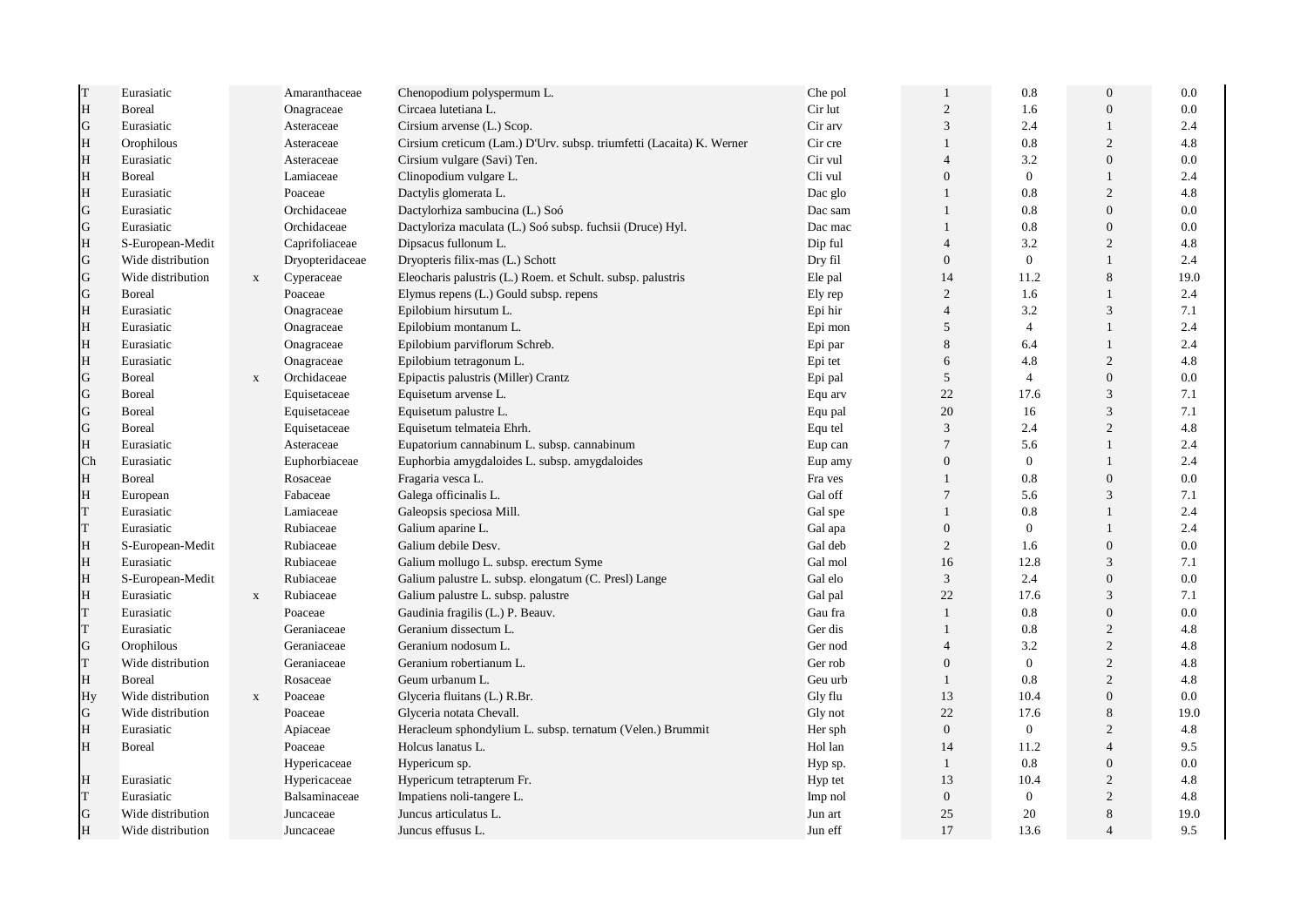| H           | Eurasiatic        |              | Juncaceae           | Juncus inflexus L.                                                   | Jun inf | 32               | 25.6           | 6              | 14.3    |
|-------------|-------------------|--------------|---------------------|----------------------------------------------------------------------|---------|------------------|----------------|----------------|---------|
| H           | Eurasiatic        |              | Fabaceae            | Lathyrus pratensis L. subsp. pratensis                               | Lat pra | $\mathbf{1}$     | 0.8            | $\overline{0}$ | 0.0     |
| Hy          | Wide distribution |              | Araceae             | Lemna minor L.                                                       | Lem min | 19               | 15.2           |                | 2.4     |
| Hy          | Wide distribution |              | Araceae             | Lemna trisulca L.                                                    | Lem tri | 3                | 2.4            | $\theta$       | 0.0     |
| H           | <b>Boreal</b>     |              | Poaceae             | Lolium perenne L.                                                    | Lol per | $\overline{0}$   | $\mathbf{0}$   | $\overline{1}$ | 2.4     |
| H           | Eurasiatic        |              | Lamiaceae           | Lycopus europaeus L. subsp. europaeus                                | Lyc eur | 8                | 6.4            | $\overline{4}$ | 9.5     |
| H           | Eurasiatic        |              | Primulaceae         | Lysimachia nummularia L.                                             | Lys num | $\mathbf{0}$     | $\mathbf{0}$   | $\overline{2}$ | 4.8     |
| H           | European          | X            | Primulaceae         | Lysimachia punctata L.                                               | Lys pun | 9                | 7.2            | $\overline{0}$ | 0.0     |
| T           | Eurasiatic        |              | Fabaceae            | Medicago lupulina L.                                                 | Med lup | 1                | 0.8            | 2              | 4.8     |
| H           | Eurasiatic        |              | Lamiaceae           | Mentha aquatica L. subsp. aquatica                                   | Men aqu | 45               | 36             | 14             | 33.3    |
| H           | S-European-Medit  |              | Lamiaceae           | Mentha spicata L.                                                    | Men spi | 5                | $\overline{4}$ |                | 2.4     |
| G           | <b>B</b> oreal    |              | Poaceae             | Milium effusum L.                                                    | Mil eff | $\mathbf{0}$     | $\overline{0}$ | $\overline{c}$ | 4.8     |
| $\rm H$     | Eurasiatic        |              | Boraginaceae        | Myosotis scorpioides L. subsp. scorpioides                           | Myo sco | 16               | 12.8           |                | 2.4     |
| H           | Eurasiatic        |              | Boraginaceae        | Myosotis sylvatica Hoffm.                                            | Myo syl | $\mathbf{1}$     | 0.8            | $\theta$       | 0.0     |
| Hy          | Wide distribution | $\mathbf X$  | Haloragaceae        | Myriophyllum spicatum L.                                             | Myr spi | 5                | $\overline{4}$ | $\mathbf{1}$   | 2.4     |
| Hy          | Wide distribution | $\mathbf{X}$ | Hydrocharitaceae    | Najas marina L. subsp. marina                                        | Naj mar | $\overline{2}$   | 1.6            | $\Omega$       | 0.0     |
| H           | Wide distribution |              | <b>Brassicaceae</b> | Nasturtium officinale R.Br. subsp. officinale                        | Nas off | 12               | 9.6            |                | 2.4     |
| G           | <b>Boreal</b>     |              | Oxalidaceae         | Oxalis acetosella L.                                                 | Oxa ace | $\mathbf{1}$     | 0.8            | $\mathbf{2}$   | 4.8     |
| T           | S-European-Medit  |              | Lythraceae          | Peplis portula L.                                                    | Pep por | 5                | $\overline{4}$ | 3              | 7.1     |
| T           | <b>B</b> oreal    |              | Polygonaceae        | Persicaria hydropiper (L.) Delarbre                                  | Per hyd | 2                | 1.6            | $\theta$       | $0.0\,$ |
|             |                   |              |                     |                                                                      |         |                  |                |                |         |
| G           | Eurasiatic        |              | Asteraceae          | Petasites hybridus (L.) G.Gaertn., B.Meyer & Scherb. subsp. hybridus | Pet hyb | 3                | 2.4            | 5              | 11.9    |
| H           | S-European-Medit  |              | Poaceae             | Phleum bertolonii DC.                                                | Phl ber | $\boldsymbol{0}$ | $\overline{0}$ |                | 2.4     |
| G           | Wide distribution |              | Poaceae             | Phragmites australis (Cav.) Trin. ex Steud.                          | Phr aus | 14               | 11.2           |                | 2.4     |
| H           | Eurasiatic        |              | Plantaginaceae      | Plantago major L.                                                    | Pla maj | 5                | $\overline{4}$ | $\mathbf{1}$   | 2.4     |
| H           | <b>Boreal</b>     |              | Poaceae             | Poa nemoralis L. subsp. nemoralis                                    | Poa nem | $\mathbf{1}$     | 0.8            | $\theta$       | 0.0     |
| H           | S-European-Medit  |              | Poaceae             | Poa sylvicola Guss.                                                  | Poa syl | 3                | 2.4            | $\Omega$       | 0.0     |
| H           | Eurasiatic        |              | Poaceae             | Poa trivialis L. s.l.                                                | Poa tri | 19               | 15.2           | 9              | 21.4    |
| T           | Wide distribution |              | Polygonaceae        | Polygonum maculosa (L.) Gray                                         | Pol mac | 6                | 4.8            |                | 2.4     |
| Hy          | Wide distribution |              | Potamogetonaceae    | Potamogeton crispus L.                                               | Pot cri | $\mathbf{0}$     | $\overline{0}$ |                | 2.4     |
| Hy          | Wide distribution |              | Potamogetonaceae    | Potamogeton natans L.                                                | Pot nat | 12               | 9.6            | $\overline{4}$ | 9.5     |
| Hy          | Wide distribution | $\mathbf X$  | Potamogetonaceae    | Potamogeton nodosus Poir.                                            | Pot nod | 5                | $\overline{4}$ | $\overline{0}$ | 0.0     |
| H           | S-European-Medit  |              | Rosaceae            | Potentilla micrantha Ramond ex DC.                                   | Pot mic | $\mathbf{0}$     | $\overline{0}$ |                | 2.4     |
| H           | Eurasiatic        |              | Rosaceae            | Potentilla reptans L.                                                | Pot rep | 6                | 4.8            |                | 2.4     |
| H           | Eurasiatic        |              | Primulaceae         | Primula vulgaris Huds. subsp. vulgaris                               | Pri vul | 2                | 1.6            | $\theta$       | 0.0     |
| $\mathbf P$ | Eurasiatic        |              | Rosaceae            | Prunus spinosa L. subsp. spinosa                                     | Pru spi | $\mathbf{1}$     | $0.8\,$        | $\theta$       | 0.0     |
| G           | Wide distribution |              | Dennstaedtiaceae    | Pteridium aquilinum (L.) Kuhn subsp. aquilinum                       | Pte aqu | $\mathbf{0}$     | $\mathbf{0}$   |                | 2.4     |
| H           | S-European-Medit  |              | Asteraceae          | Pulicaria dysenterica (L.) Bernh.                                    | Pul dys | 9                | 7.2            | $\overline{4}$ | 9.5     |
| H           | Eurasiatic        |              | Ranunculaceae       | Ranunculus lanuginosus L.                                            | Ran lan | $\tau$           | 5.6            | 5              | 11.9    |
| H           | Eurasiatic        |              | Ranunculaceae       | Ranunculus repens L.                                                 | Ran rep | 45               | 36             | 11             | 26.2    |
| Hy          | European          |              | Ranunculaceae       | Ranunculus trichophyllus Chaix subsp. trichophyllus                  | Ran tri | 14               | 11.2           | 13             | 31.0    |
| Np          | European          |              | Rosaceae            | Rubus hirtus (group)                                                 | Rub hir | $\boldsymbol{0}$ | $\mathbf{0}$   |                | 2.4     |
| Np          | Boreal            |              | Rosaceae            | Rubus idaeus L.                                                      | Rub ida | $\overline{2}$   | 1.6            | $\Omega$       | 0.0     |
| Np          | S-European-Medit  |              | Rosaceae            | Rubus ulmifolius Schott                                              | Rub ulm | 3                | 2.4            | $\Omega$       | 0.0     |
|             |                   |              |                     |                                                                      |         |                  |                |                |         |